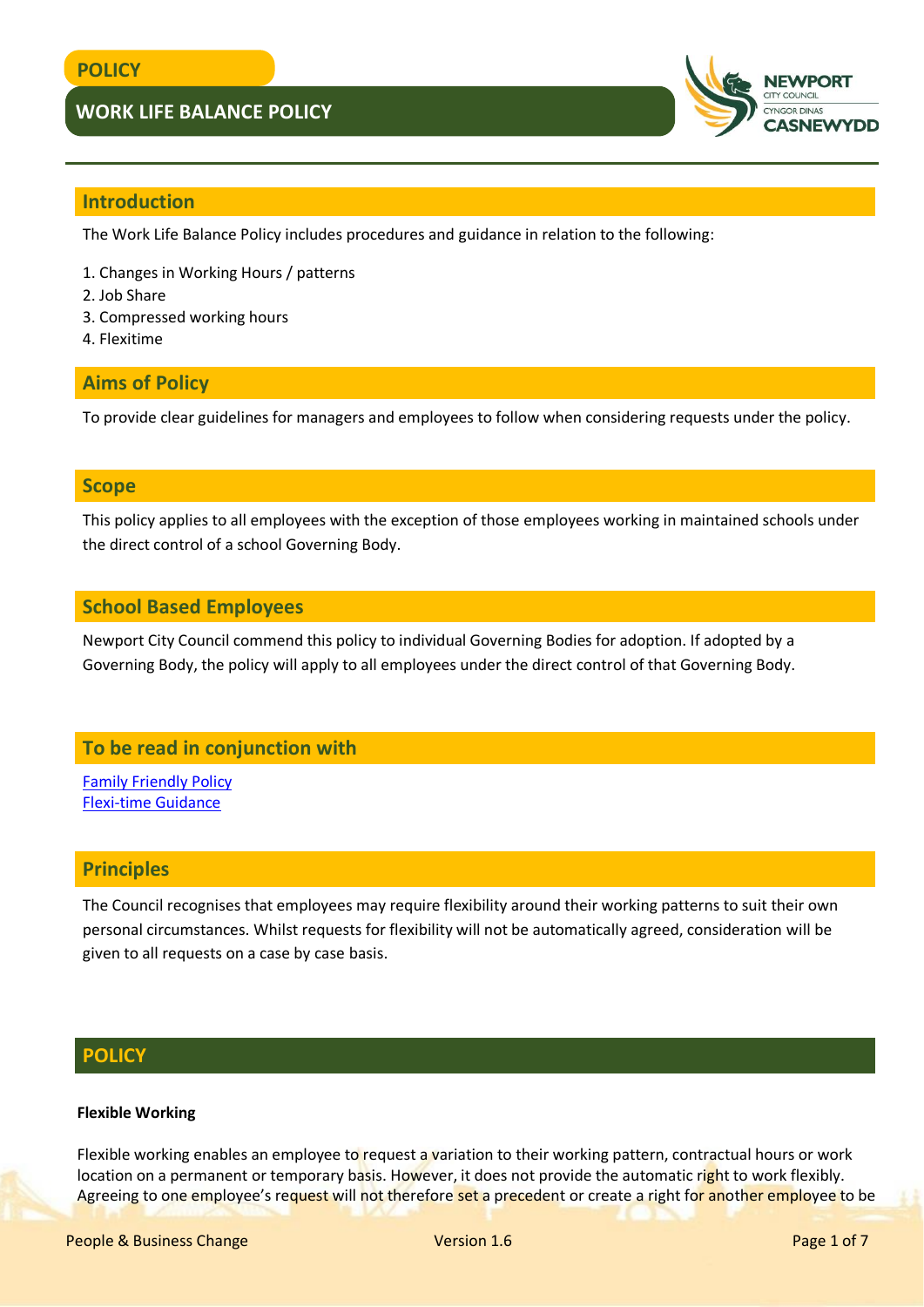

granted a similar change to their working pattern. All requests are considered on an individual basis, taking into account the needs of the business and the impact that agreeing the request will have on service delivery.

The Council / School is committed to the provision of flexible working and has considered it appropriate to extend its statutory provision to include the whole of its workforce. The forms of flexible working covered by this policy are:

- Changes to Working Hours / Patterns
- Job-sharing
- Compressed Working Hours
- Flexitime Scheme

The Council / School will only consider one application for any form of flexible working from an employee within a 12 month period.

#### **Process**

Employees who wish to request a variation to their contracted hours, work pattern or location are required to complete the application form [Work Life Balance Application](http://www.newport.gov.uk/documents/Forms/HR-Application-Under-Worklife-Balance-Policy.docx) and return it to their Service Manager who will nominate an appropriate officer to determine the outcome of the application; this officer should be no less than a tier 4 manager.

For school based staff the form must be returned to the Head Teacher who will determine the outcome of the application. The Headteacher may nominate another member of the Senior Management Team (SMT) to determine the outcome of the application.

[The nominated officer / Headteacher \(or member of SMT\) must acknowledge the request](http://www.newport.gov.uk/documents/Templates/HR-Work-Life-Balance-Application-Acknowledgement.docx) and meet with the employee within 28 calendar days of receiving the application. The employee has the right to be accompanied at this meeting by a Trade Union representative or work colleague, and is entitled to have the meeting postponed for up to seven calendar days from the original meeting date to facilitate this arrangement.

*N.B. The nominated officer / Headteacher (or member of SMT) has the authority to agree a request on the basis of the application itself, without the need for a meeting should it be felt appropriate.* 

The nominated officer / Headteacher (or member of SMT) will consider the business case for supporting/refusing the application, taking account of the factors indicated below:

- 1. Additional costs
- 2. The effect on the ability to meet service user demand
- 3. The ability to re-organise work among existing employees
- 4. Planning and scheduling of work;
- 5. The ability to recruit additional employees
- 6. Impact on quality
- 7. Impact on performance
- 8. The sufficiency of work during the periods the employee proposes to work
- 9. Any planned structural changes
- 10. Establishing a system for review at appropriate intervals.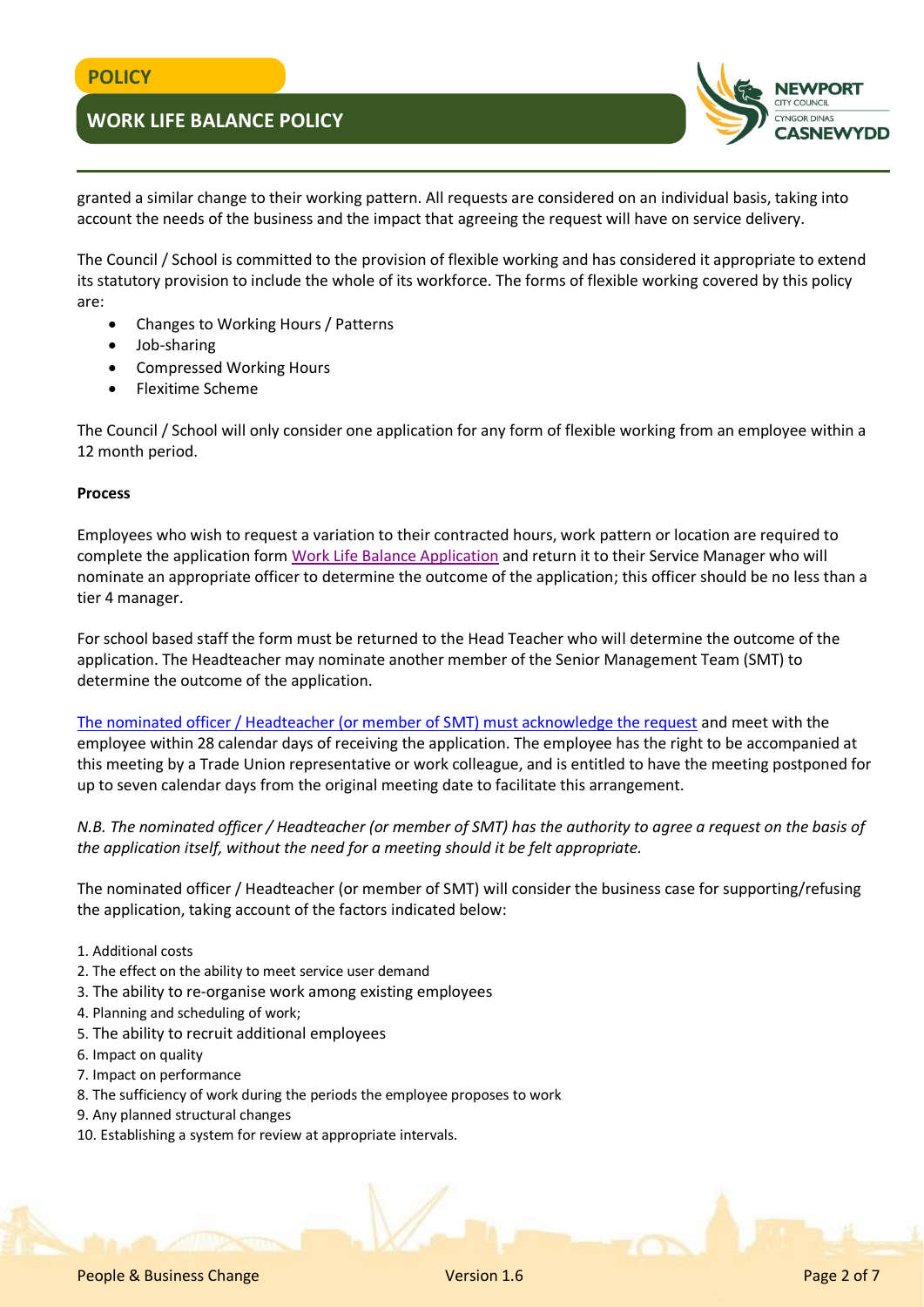

A different working arrangement or trial period may be considered as a temporary measure to determine whether the request is feasible (recommended no more than nine months / one school year), however in all circumstances the nominated officer must communicate in writing the decision reached within 14 calendar days of meeting with the employee confirming the employee's right of appeal against the nominated officer's / Headteacher's (member of SMT's) decision [\(Letter accepting application,](http://www.newport.gov.uk/documents/Templates/HR-Work-Life-Balance-Application-Acceptance.docx) [Letter rejecting application\)](http://www.newport.gov.uk/documents/Templates/HR-Work-Life-Balance-Application-Rejection.docx)

Whatever the outcome, all relevant documentation must be sent in accordance with agreed time scales, unless the [nominated officer / Headteacher \(member of SMT\) and employee agree an extension to the time scales.](http://www.newport.gov.uk/documents/Templates/HR-Work-Life-Balance-Application-Extension-to-Timescales.docx) An automatic extension will also apply where the individual who normally deals with the request is absent from work due to leave or illness. In this instance the extension will last as long as the period of absence.

### **Appeals Procedure**

Should an application be refused and the employee wishes to appeal against this decision, this should be made in writing to the Head of Service within 14 calendar days of receiving the decision, outlining the reasons for the appeal.

### *School Based Employees*

*In a school, an employee who wishes to appeal against the decision of the Headteacher has the right of appeal to the Governing Body's Staffing Appeals Committee. The appeal must be made in writing within 14 calendar days of receiving the decision outlining the reasons for the appeal.* 

*An employee who wishes to appeal against the decision of the member of the Senior Management Team has the right of appeal to the Headteacher. The appeal must be made in writing within 14 calendar days of receiving the decision outlining the reasons for the appeal.*

An appeal meeting must be arranged with the Head of Service / Staffing Appeals Committee (or Headteacher) within 14 calendar days of receiving the employee's appeal.

The Head of Service / Staffing Appeals Committee (or Headteacher) must inform the employee of their decision within 14 calendar days after the date of the appeal meeting. If the request is accepted a letter should be sent to the employee informing them of the decision and the date on which it is to take effect.

If the request is refused the Head of Service / Staffing Appeals Committee (or Headteacher) must set out the grounds for the refusal, explaining the reasons for their decision. The Head of Service's / Staffing Appeals Committee's (or Headteacher) decision shall be final.

All time periods for the hearing of the appeal can be extended where both the Head of Service / Staffing Appeals Committee (or Headteacher) and employee agree. Any extensions must be recorded in writing and copied to the employee, specifying the period the extension relates to and the date on which it will end. An automatic extension will also apply where the Head of Service / members of the Staffing Appeals Committee (or Headteacher) who normally deals with the appeal is absent from work due to leave or illness. In these instances the extension will last as long as the period of absence.

*N.B. Where the Head of Service determined to deal with the application personally, any appeal would be heard by the relevant Strategic Director.*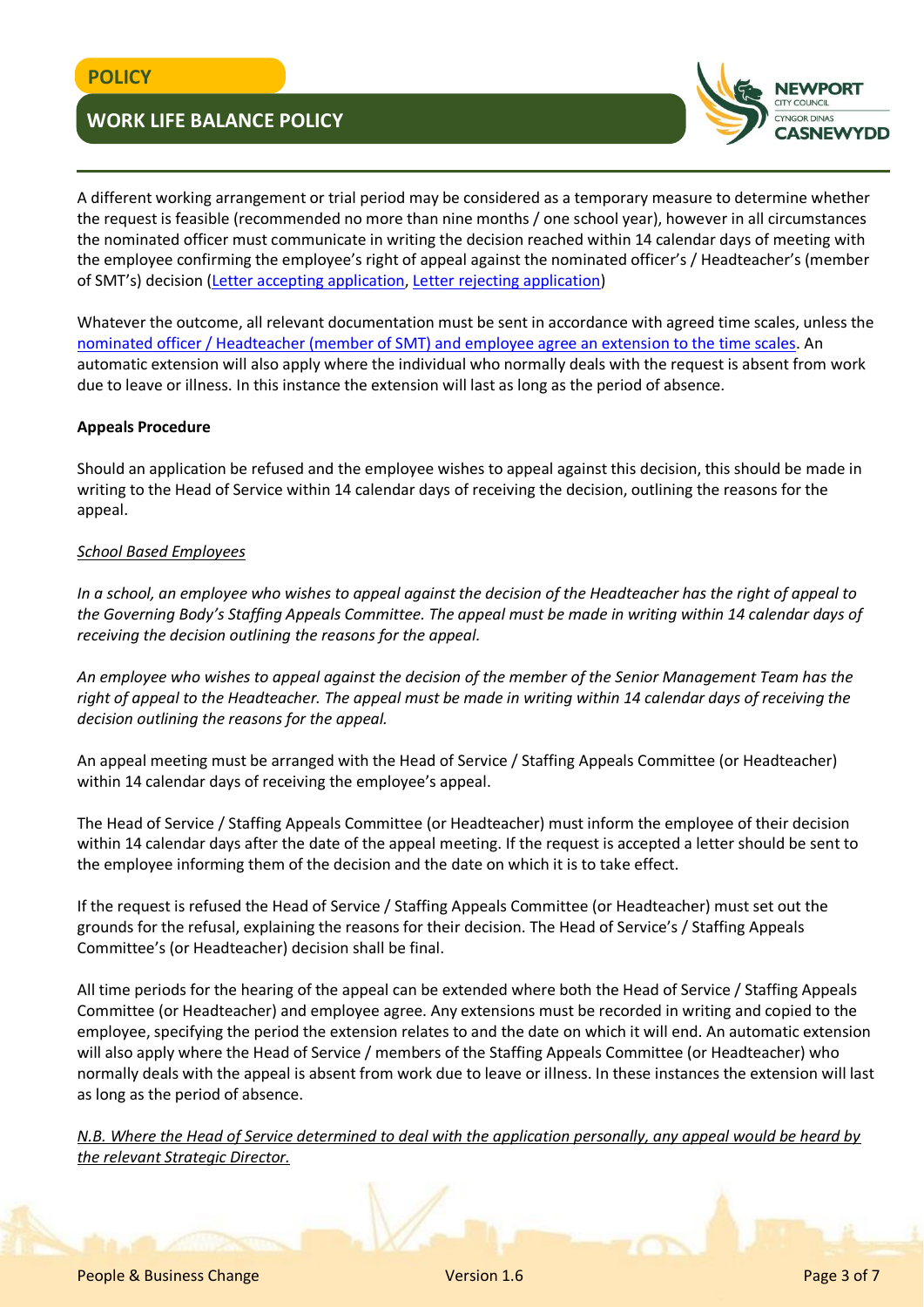

### **TYPES OF FLEXIBLE WORKING AN EMPLOYEE CAN APPLY FOR**

## **Changes to Working Hours / Patterns (***[Work Life Balance Application Form\)](http://www.newport.gov.uk/documents/Forms/HR-Application-Under-Worklife-Balance-Policy.docx)*

Flexible working enables an employee to request a variation to their working pattern or contractual hours on a permanent basis. However, a temporary period of up to 9 months / one school year may be considered as an interim measure to determine whether the request is feasible. At the end of a temporary variation, the employee will either revert to their substantive hours or request a permanent change to their contractual hours, work pattern or location; there should not be a temporary extension to the arrangement**.**

### *School Based Employees*

*In determining a Flexible working application in schools, specific consideration should be given to the following:* 

- necessity for the employee to attend INSET days
- attendance at weekly staff meetings
- attendance at parents evenings

### *The above provides examples of considerations and is not an exhaustive list.*

*If it is determined that the employee should attend all INSET days, weekly staff meetings and / or parents evenings, not just those on their normal working days, there will be an additional cost to the school.*

### **Job Share**

Job share enables an employee to reduce their working week by more than one day. Applications for job share arrangements should be approved subject to a job share partner being recruited, and the employee will continue to work their contracted hours until a partner is found.

Should a Job Share partner leave, the remaining partner will be offered the post on a full time basis. If they wish to continue job sharing another partner will be sought through the current recruitment and selection procedure. Should another partner not be found, then the remaining partner will once again be offered the post on a full time basis. Should they refuse this offer, then suitable alternative employment will be sought and where this is not possible notice of termination of employment will be issued.

Detailed arrangements in relation to hours/days of work will be agreed between the job sharers and the manager. The hours to be worked will be individually stated for each partner, along with start and finishing times which if applicable will include flexible working hours as per the Council's / School's scheme. Hours of work may be varied at the discretion of the manager in order to meet services requirements. This will be done in consultation with both job sharers.

In certain circumstances job sharers may be required to cover the absence of their job share partner; reasonable notice will be given by management in these instances. *School Based Employees*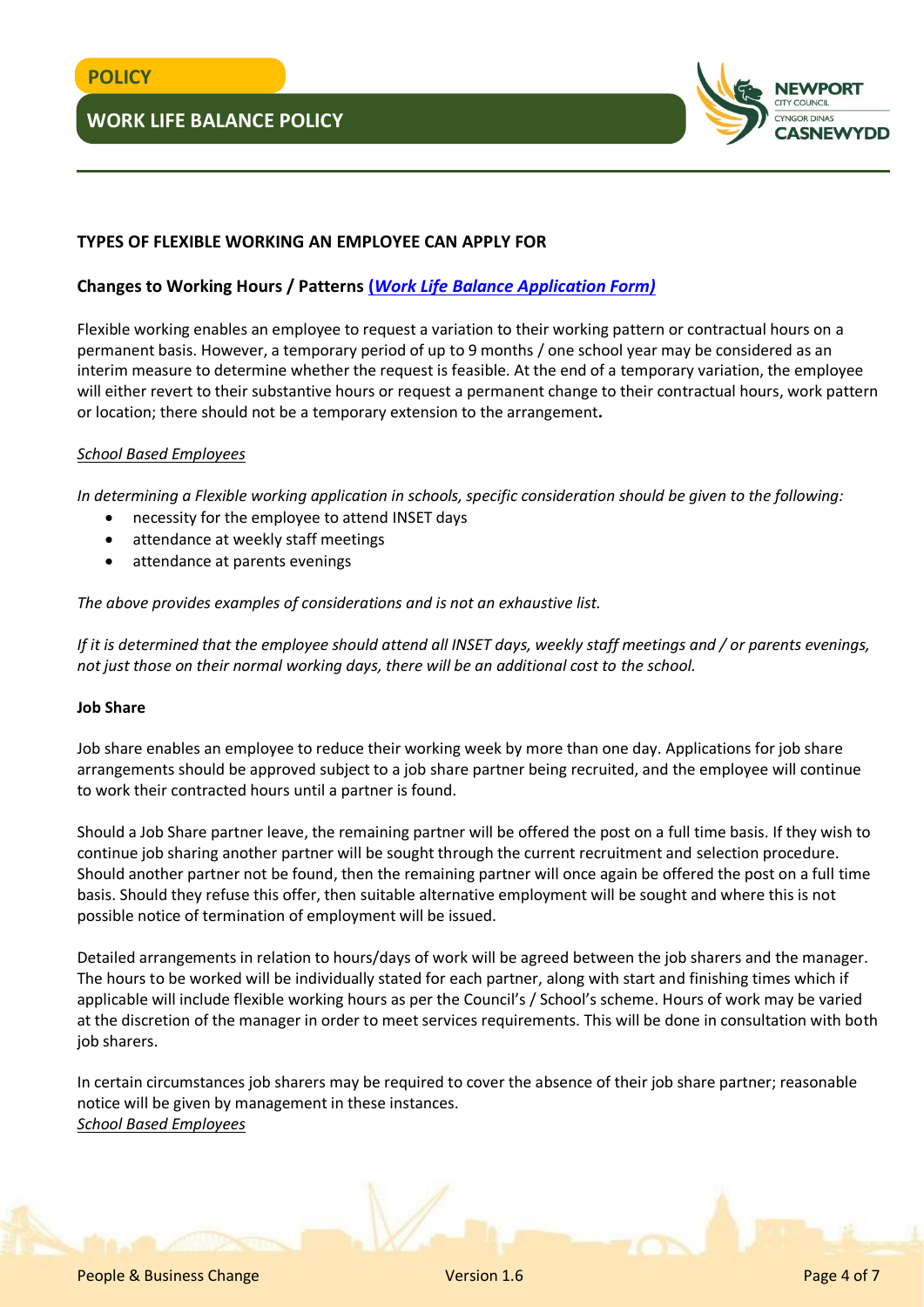

*In determining a job-share application in schools, specific consideration should be given to the following:* 

- *necessity for both job-share partners to attend INSET days*
- *necessity for both job-share partners to attend weekly staff meetings*
- *necessity for both job-share partners to attend parents evenings*
- arrangements for handover

*The above provides examples of considerations and is not an exhaustive list.*

*If it is determined that both job-share partners should attend all INSET days, weekly staff meetings and / or parents evenings, not just those on their normal working days, there will be an additional cost to the school.*

### **Compressed Working Hours**

Compressed hours is a flexible working arrangement whereby employees work their contracted hours (37 hours or less) over a shorter period i.e. 9 days rather than 10 days per fortnight (74 hours over 9 days). This is also referred to as a compressed working fortnight and would usually replace flexi time. Compressed hours may not be suitable for employees who either work a set shift pattern or who operate in front-line service provision with set operating times.

The day off in a compressed week (i.e. the 10th day) will need to be agreed with the manager, it may be a set day each fortnight or it may be a 'floating' or 'rolling' day depending on the demands of the service area and the size of team. The service must be covered during the office hours of the team, for example Monday to Thursday 8:30 am to 5:00 pm and Friday 8:30 am to 4:30 pm. Applications are only approved on the understanding that flexibility will be required of employees.

In most circumstances, the Compressed Hours bandwidth starts at 7:00 am and ends at 7:00 pm (Monday to Friday), however the bandwidth is dependent on health and safety and security considerations of the work location. Employees must agree with their manager their start and finish times which can only be changed with the prior approval of their manager. Breaks will not count as work time.

Annual leave is not reduced but entitlement should be converted into hours for ease of calculation. When an annual leave day is taken by an employee on compressed hours, the correct number of hours must be deducted, for example for a full time employee who reduces from 10 days to 9 days the new average hours per day will be 8.22 hours (8hrs 13mins). Entitlements to public, bank holidays and other statutory public holidays are unaffected, for a full time employee who reduces from 10 days to 9 days per fortnight and whose average working hours per day is 8.22 hours, 7.40 (7hrs 24mins) will be taken away from 8.22 and therefore 0.49 minutes would be 'owed' by the employee.

### *School Based Employees*

*It is unlikely that a compressed working hours arrangement could be approved in the majority of school based posts, as employees in schools are normally required to be available during the hours that schools are open to pupils. However, it is possible that compressed working hours arrangements could apply to a small number of administrative employees.*

### **Notification of Approval**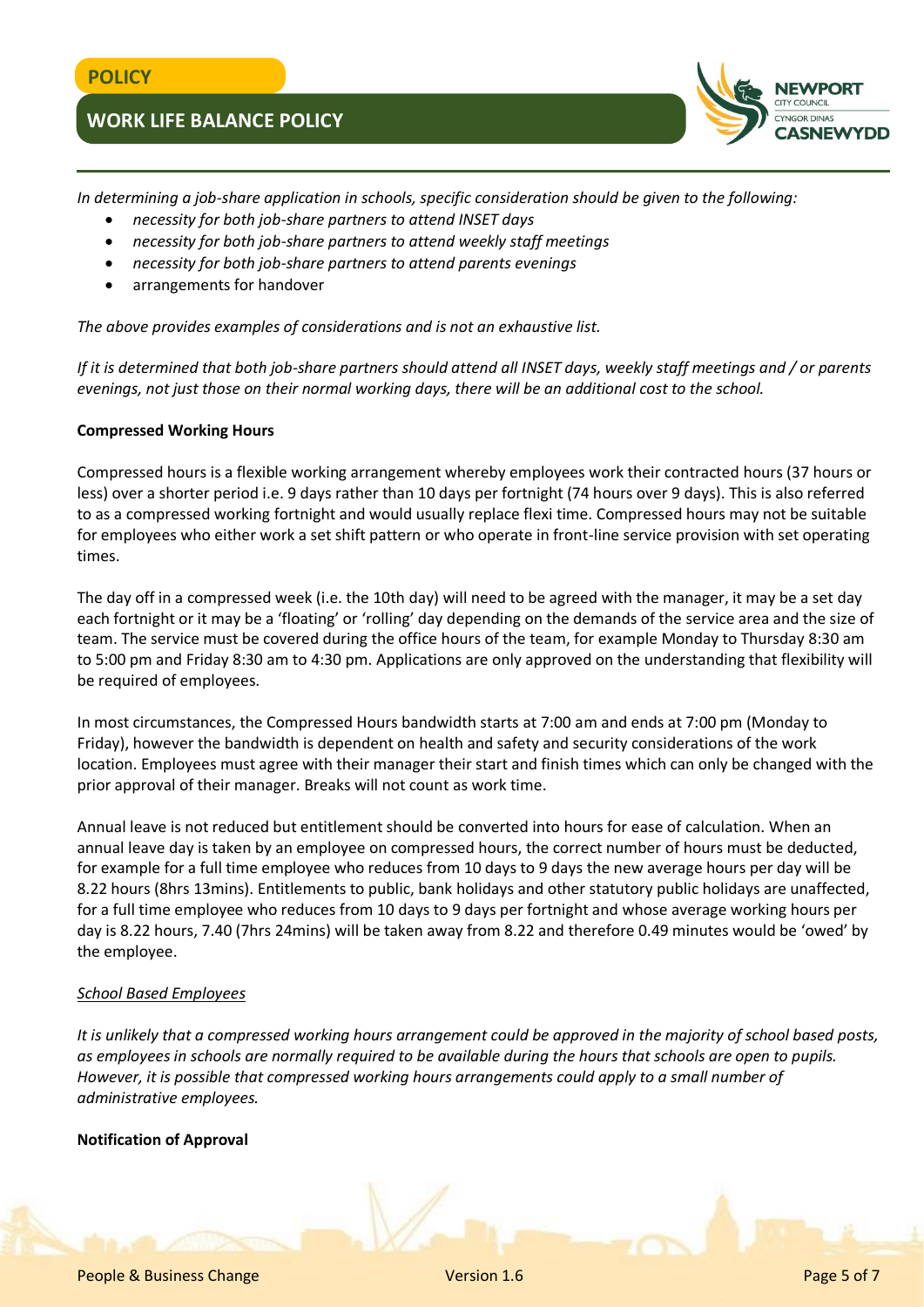

Approved applications for work-life balance should be forwarded to Employment Services along with a completed [HR/Payroll form](http://www.newport.gov.uk/documents/Forms/HR-and-Payroll-Form.doc) providing details of the new hours and working pattern.

### **Flexi-Time**

Flexi-time is applicable to all employees whose working hours/practices allow for flexible working hours to be implemented. For detailed guidance please see the **Flexitime Guidance**.

#### **Overtime**

Employees requested to work outside of the bandwidth of 7am to 7pm, will usually be paid this time as overtime. Any overtime will only be worked at the request of and by authorisation of your manager. Employees are responsible for updating and maintaining the flexi and annual leave tracker, any employee found to be abusing this trust will be dealt with under the Disciplinary Code. Any attempt to falsify hours will be regarded as gross misconduct.

| <b>Created By:</b>      | <b>Human Resources</b> |
|-------------------------|------------------------|
| <b>Date Created:</b>    | 3 March 2020           |
| <b>Reviewed By:</b>     | Cerys Caswell          |
| <b>Date Reviewed:</b>   | 11/01/2021             |
| <b>Current Version:</b> | V1.7                   |

## **Document Control**

| <b>Version</b> | <b>Date</b> | <b>Author</b>          | <b>Notes/Changes</b>                                                                               |
|----------------|-------------|------------------------|----------------------------------------------------------------------------------------------------|
| V <sub>1</sub> | 16/12/2011  | <b>Human Resources</b> | New Policy - bringing together number of existing policies<br>and amending processes. New Template |
| V1.1           | 04/01/2012  | <b>Human Resources</b> | Grammatical / Spelling issue                                                                       |
| V1.2           | 23/01/2013  | Human Resources        | Service Area to People & Transformation, schools reference<br>included and Template change         |
| V1.3           | 20/01/2017  | <b>Human Resources</b> | removal of flexitime (now separate guidance)                                                       |
| V1.4           | 03/10/2017  | Human Resources        | <b>Version Control Added</b>                                                                       |

People & Business Change Version 1.6 Page 6 of 7